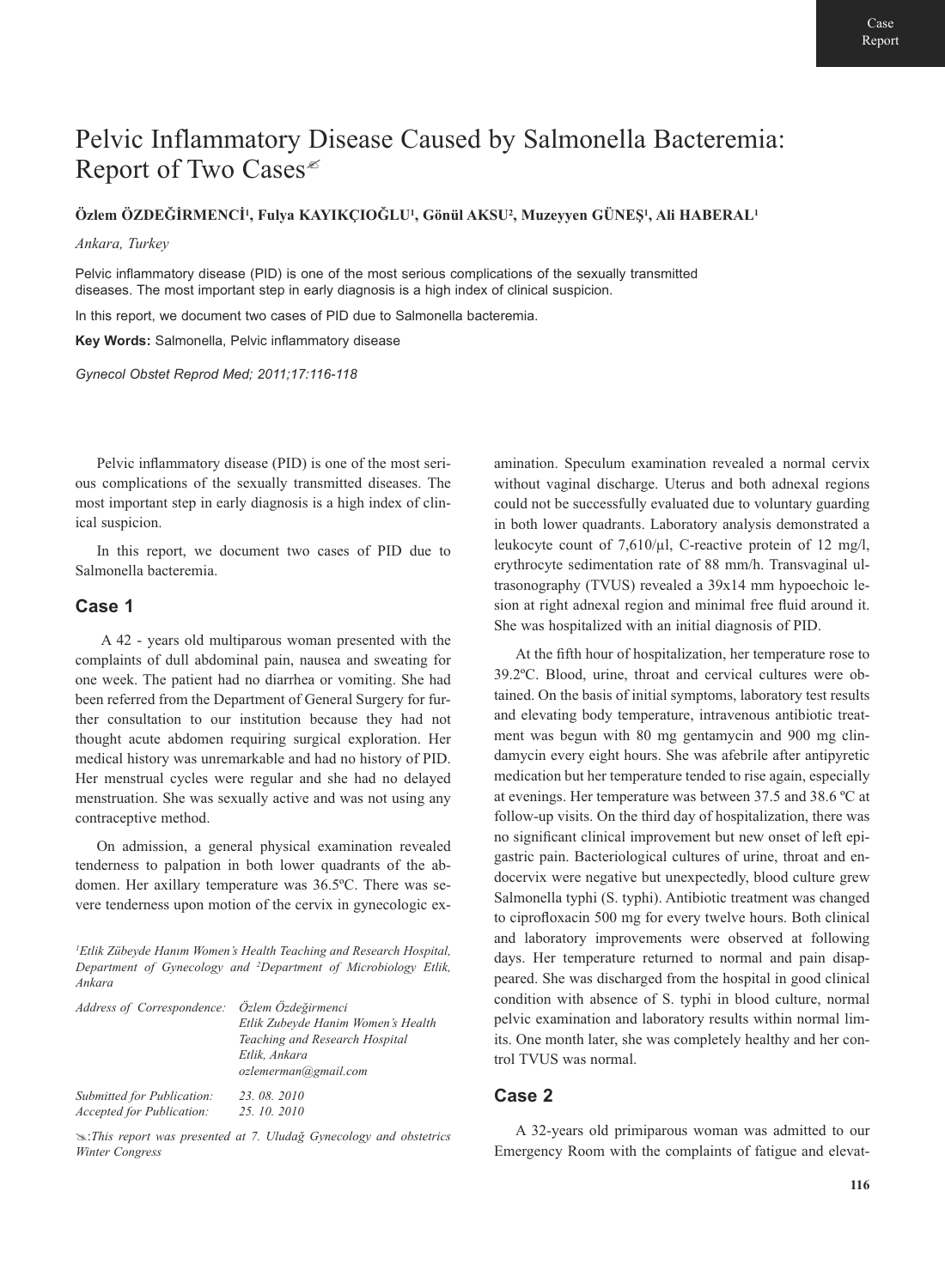ing body temperature especially at nights. Additionally, she had complaints of lower right quadrant pain and headache for one week. She had attended another Emergency Clinic with these complaints and despite treatment with intravenous Cefazolin for 5 days, no clinical improvement had been observed and she was transferred to our hospital. She had no complaints of diarrhea or vomiting. Her medical history was unremarkable and had no history of PID. Her menstrual cycles were regular and she had no delayed menstruation. She was sexually active and was not using any contraceptive method.

On admission, a general physical examination revealed tenderness to palpation in especially right lower quadrant of the abdomen. Her axillary temperature was 37.4ºC. There was severe tenderness upon motion of the cervix in gynecologic examination. Speculum examination revealed a normal cervix without vaginal discharge. Laboratory analysis demonstrated a leukocyte count of 5130/µl, C-reactive protein of 24 mg/l, erythrocyte sedimentation rate of 18 mm/h. TVUS revealed 57x30 mm free fluid at posterior cul de sac. She was hospitalized with an initial diagnosis of PID.

Her temperature was between 37.5 and 38.6ºC during follow up. On the basis of initial symptoms, laboratory test results and elevating body temperature, intravenous antibiotic treatment was begun with 80 mg gentamycin and 900 mg clindamycin every eight hours. On the fourth day of hospitalization, there was no significant clinical improvement. Despite antibiotic treatment, the patient remained febrile. Bacteriological cultures of urine, throat and endocervix were negative but blood culture grew S. typhi. Antibiotic treatment was changed to ciprofloxacin 500 mg for every twelve hours. Her body temperature was decreased at the second day of treatment and she was discharged from the hospital with absence of S. typhi in blood culture. One month later, she was completely healthy and her control TVUS was normal.

#### **Discussion**

S. typhi causes typhoid fever in humans and it is the most frequent Salmonella species causing extraintestinal infections.1 PID caused by Salmonellosis is particularly very rare. In the female genital tract, the main route of this infection may be hematogenous spread or through direct contact with the inflamed bowel wall. A variety of presenting forms of genital infections have been described in patients with Salmonella infections. These include pelvic abscess, salpingo-oophoritis and infections in pre-existing benign ovarian tumors.<sup>2-7</sup> Most of these cases presented after an episode of typhoid fever which is a serious and widespread disease in developing countries.8 Saltzman et al. presented a case with Salmonella enteritidis gastroenteritis and coexistent pelvic abscess caused by this organism that had underwent surgery after a failed trial of parenteral antibiotics.<sup>9</sup> Very recently, Valayatham reported a

woman with suspected PID who was confirmed as Salmonella infection. Patient underwent hysterectomy and bilateral oopherectomy due to recurrences after the drainage of the abscess.<sup>10</sup> Salmonella infections isolated in endometriotic ovarian cysts were reported and in some cases the symptoms suggested only endometriosis.2,3 In our patients there were no preexisting ovarian tumors. Both cases also had no episodes of gastroenteritis, probably suggesting the primary localization of genital infection during bacteremia.

In previous reports, surgery was the mainstay of therapy. In our cases we managed the infections with conservative antibiotic treatment successfully without need of surgery. Fluoroquinolones are highly active against most Salmonella strains. As Salmonella infections are common especially in developing countries and the prognosis of these infections are good due to responding well to specific antibiotic therapies, the recognition of PID due to Salmonella species is of clinical importance.

As a conclusion, we emphasize the importance of early diagnosis and by this way conservative antibiotic treatment can be successful with avoidance from a surgical intervention. Salmonella species should be considered as potential etiologic organisms in patients presenting with signs of PID especially resistant to initial antibiotic treatments.

# **Salmonella Bakteremisine Bağlı Pelvik**

**Inflamatuar hastalık (PID) cinsel yolla bulaşan hastalık-**<br>Pelvik inflamatuar hastalık (PID) cinsel yolla bulaşan hastalıkların en ciddi komplikasyonlarından biridir. Erken tanıdaki en önemli basamak ciddi klinik şüphedir. Bu yazıda Salmonella bakteremisine bağlı iki PID vakası sunulmaktadır.

**Anahtar Kelimeler:** Salmonella, Pelvic inflamatuar hastalık

#### **References**

- 1. House D, Bishop A, Parry C, Dougan G, Wain J. Typhoid fever: pathogenesis and disease. Curr Opin Infect Dis 2001;14(5):573-8.
- 2. Kemmann E, Cummins L, Dietzel H. Salmonella abscess in an ovarian endometrioma. NJ Med 1993;90:596-7.
- 3. Burgmans JP, van Erp EJ, Brimicombe RW, Kazzaz BA. Salmonella enteritidis in an endometriotic ovarian cyst. Eur J Obstet Gynecol Reprod Biol 1997;72(2):207-11.
- 4. Chiva LM, Ergeneli M, Santisteban J. Salmonella abscess of the ovary. Am J Obstet Gynecol 1995;172:215-6.
- 5. Chin HY, Chiang PC, Chen KC. Ovarian abscess from Salmonella: a case report. J Reprod Med 2004;49(9):7624.
- 6. Tohya T, Yoshimura T, Onoda C. Unilateral ovarian abscess caused by Salmonella. Infec Dis Obstet Gynecol